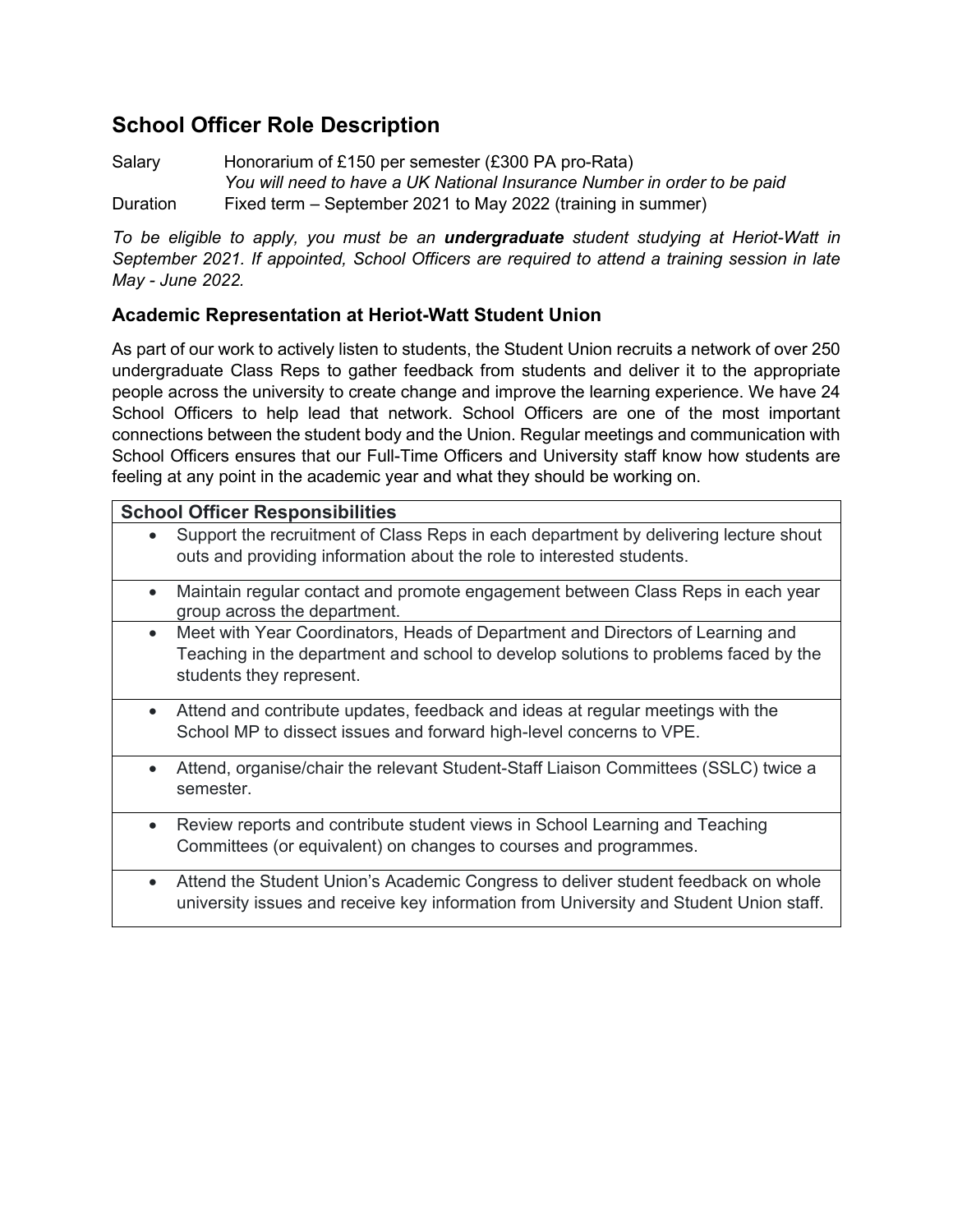## **Key Skills**

You will learn a lot in the role, and you don't need to be great at everything yet, but we are looking for a few key qualities that are essential to being a successful School Officer. We will be looking for you to demonstrate these skills in your application and interview.

| Communication – verbal and written            |
|-----------------------------------------------|
| Listening                                     |
| Organisation                                  |
| Time-management                               |
| Problem-solving                               |
| Diplomacy                                     |
| Determination                                 |
| Passion for improving the academic experience |

## **Key working relationships**

- Student Union VP Education, Academic Coordinator, other Full-Time Officers.
- Student body Class Reps, School MPs, students in general.
- University Head of Department, Staff Rep, Year Coordinators.

## **Key Meetings (this is not an exhaustive list)**

#### **Student Union:**

- **School Officer Meetings** School Officers will attend regular fortnightly meetings with their School MP to share concerns and general departmental feedback where the MP can give updates regarding the Schools and help with resolutions and forward key feedback to meetings with the VP Education.
- **Academic Congress** open to all academic reps at Heriot-Watt to discuss university wide issues and chaired by the VP Education, occurs three times a year.

### **Heriot-Watt University:**

- **Student-Staff Liaison Committees** held at department and School level twice a semester. The meetings where reps in each department deliver and discuss what is working well and less well with key staff in their department/school.
- **School Learning and Teaching Committee** responsible for overseeing the management and enhancement of learning, teaching and assessment for the school's entire taught provision in all modes and locations.